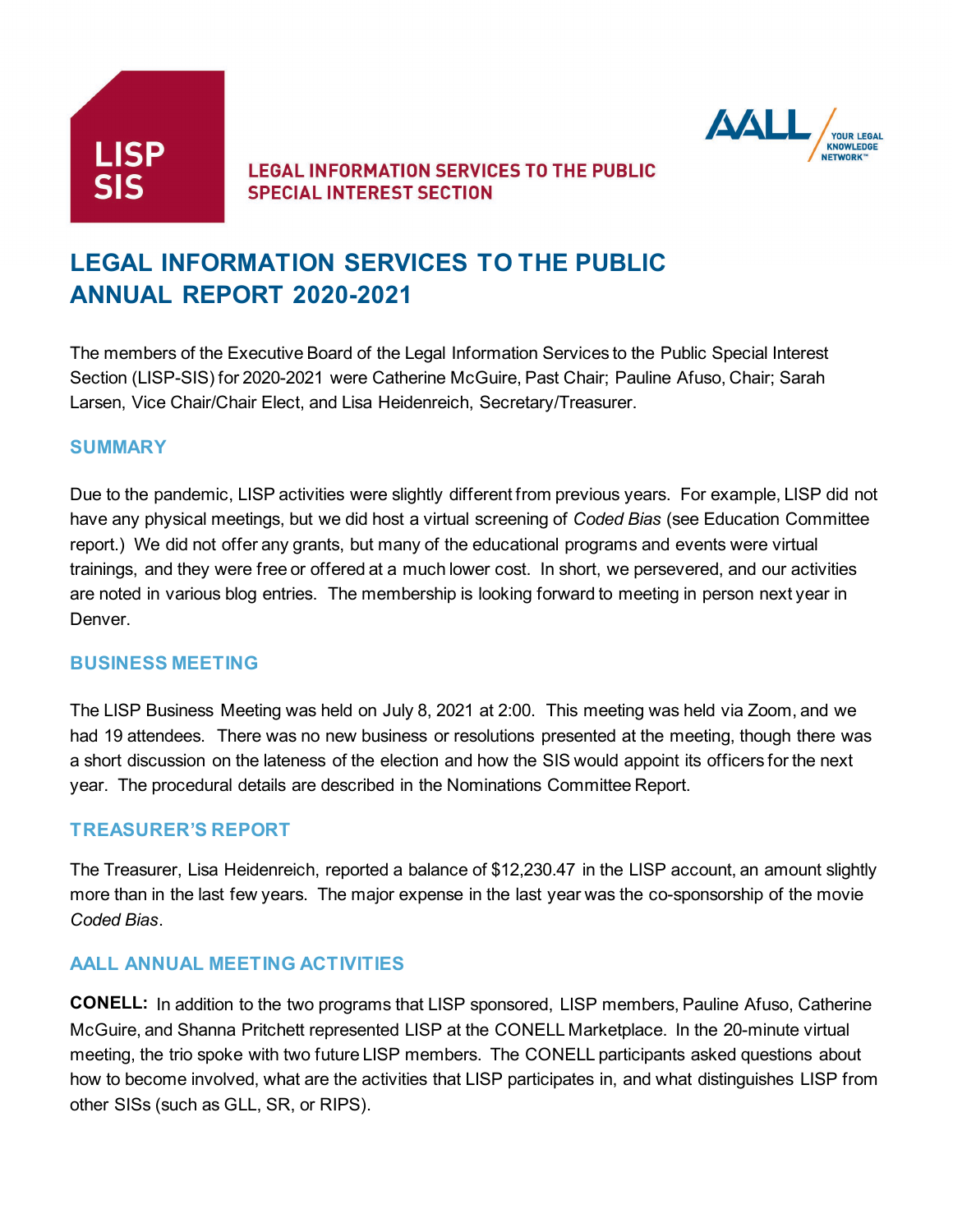

**PROGRAMS:** A detailed description of the two programs that were sponsored by LISP are described in the Education Committee report. Word of mouth is that both programs were very well-received.

## **BLOG COMMITTEE**

The Blog Editor was Jessica Almeida. The LISP/SR Blog had a very successful year. We added 32 posts contributed by 14 authors. We had a total of 3,988 views from 2,694 visitors. The "Reopening Our Libraries" series was very popular, and many posts were advertised on KnowItAALL. The 3 most viewed posts were:

- 1. Reopening During a Pandemic: A Second Look
- 2. Outreach and Access to Justice in a Pandemic
- 3. Reopening in the Time of COVID-19: The Adventure of Hawaii's Supreme Court Law Library

The Blog Editor worked with the Web Committee to create a new social media policy which was approved by the LISP and SR executive boards and posted in the fall. SR named a co-editor and has started to contribute posts too.

## **BYLAWS COMMITTEE**

The Bylaws Committee was co-chaired by Luis Acosta and David McFadden. There were no new Bylaws proposals or changes this year.

#### **EDUCATION COMMITTEE**

The Education Committee created and submitted two programs consideration by the AMPC, and both were accepted. They were:

#### **LISP-Sponsored Livestream session**:

Understanding Bias in Artificial Intelligence

- Friday, July 23 from 10:15-11:15 CDT
- Moderated by Education Committee Co-Chair Nicole Dyszlewski with speakers Darla Jackson (University of Oklahoma Law Library), Michael Katell (Alan Turing Institute) and Ishita Rustagi (Center for Equity, Gender, and Leadership at the UC Berkeley Haas School of Business)
- Panelists will discuss various ways in which AI systems are biased, how this bias pervades the law, and what law librarians can do about these issues.

#### **On demand program:**

Diversifying the Law Library Collection with Intentionality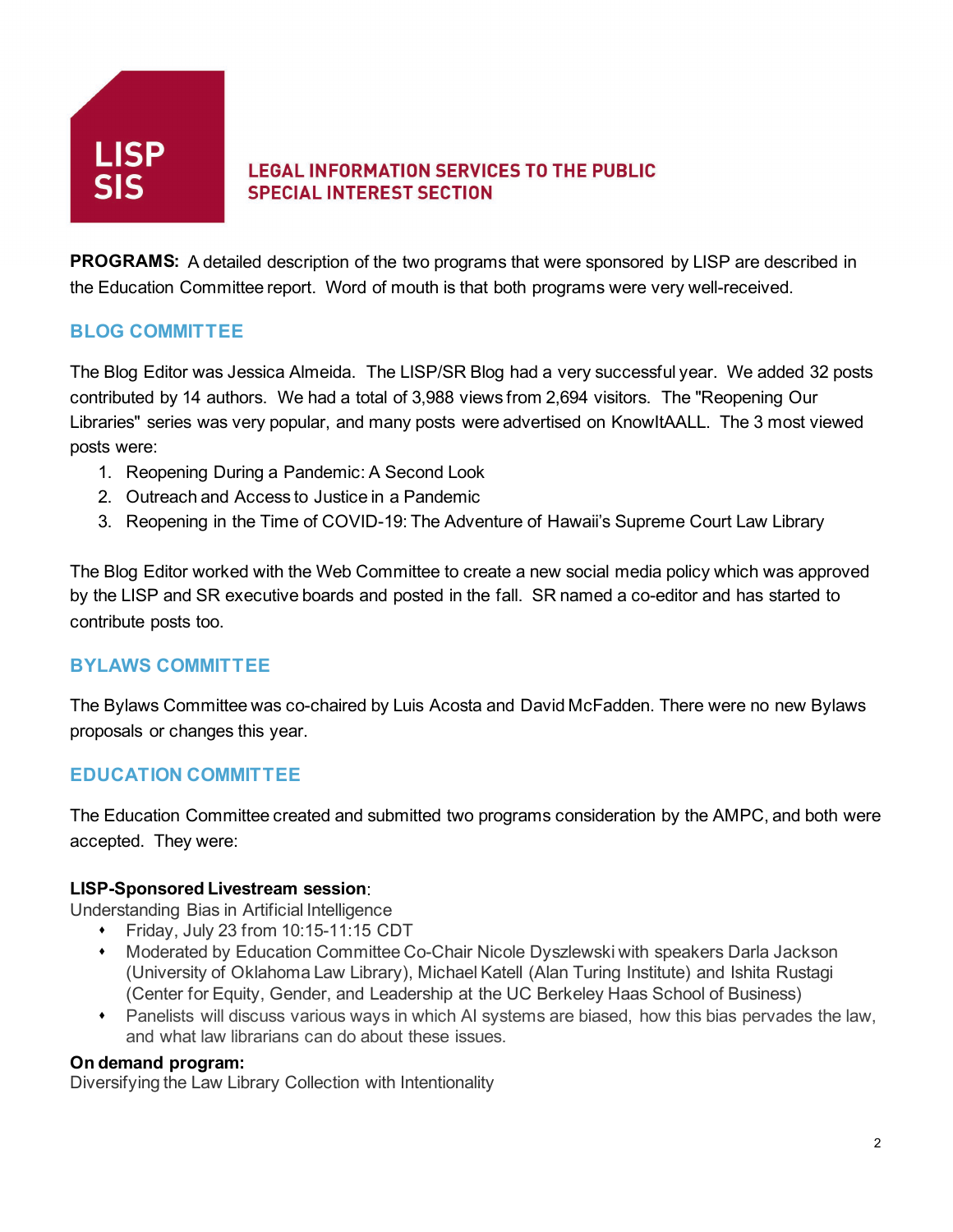

- Moderated by Education Committee Co-Chair Nicole Dyszlewski with speakers Raquel Gabriel (CUNY School of Law) and Anna Russell (U.S. Court of Appeals Ninth Circuit Law Library)
- Panelists will discuss their own library's approach to building more inclusive collections, describe real-world challenges, and offer recommendations for how to get started in changing collection practices.
- Live Q&A: Tuesday, July 20 from 3-3:30 CDT

In addition, the Education Committee partnered with [Law Librarians of New England](https://llne.org/) and the Research Crits Caucus to sponsor a virtual screening of the movie *[Coded Bias](https://www.codedbias.com/)*.

- Virtual Screening and discussion of Coded Bias, a documentary that investigates bias in algorithms
- Held on June 11
- Co-sponsored with LLNE and the Research Crits Caucus
- Moderated by Education Committee Co-Chair Nicole Dyszlewski with Panelists Sarah Lamdan and Susan Nevelow Mart

#### **GRANTS**

The Grants Committee chair position was vacant at the start of year, but then Shanna Pritchett volunteered to chair the committee. The committee awarded will be working on creating a description of duties and a timeline for the committee. She is looking forward to giving away lots of grants next year.

#### **NOMINATIONS**

There was no Chair for this committee this year; subsequently, the submission of candidates and the election was late. We had two candidates run unopposed for the two open spots on the Executive Board. They were almost unanimously voted in; one voter chose to vote for a write in candidate. Unfortunately, the write-in candidate was not a member of LISP and could not be considered for the position.

Because the election was late, the Bylaws committee recommended that we consider the results of the election to be advisory. After the close of the AALL Business meeting, the two spots (Vice Chair and Secretary/Treasurer) were vacant, and then per the Bylaws, the positions were filled by the remaining members of the LISP Executive Board. The winners of the election, Jessica Almeida, Vice Chair, and Lisa Heidenreich, Secretary/Treasurer, were appointed by Sarah Larsen and Pauline Afuso on July 23, 2021.

## **PUBLIC LIBRARY TOOLKITS**

The committee restructured the Toolkits into regions with coordinators for each region. In order to encourage new people to volunteer and work on the Toolkits, Artie asked for and received two LISP